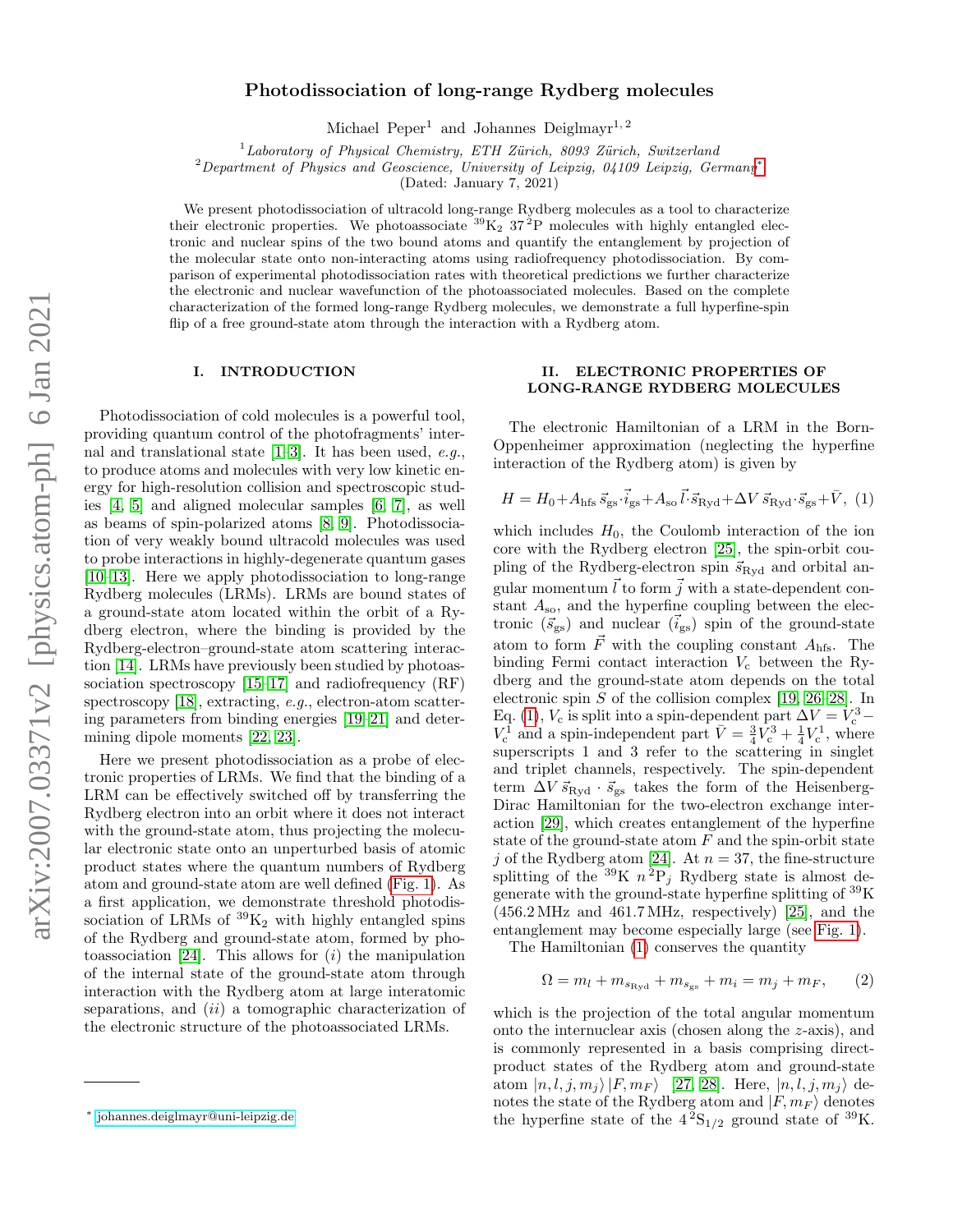

<span id="page-1-0"></span>Figure 1. Energy-level scheme (not to scale) of the relevant molecular asymptotes involved in the photoassociation and photodissociation of  $|37, 1, j\rangle |F\rangle$  LRMs. Arrows I and II indicate photoassociation from ground-state atoms prepared in  $F = 1$  and  $F = 2$ , respectively. The dashed-dotted arrows III and IV indicate RF photodissociation of the LRMs to  $|35, 2, j'\rangle |F'\rangle$ . The potential-energy curves in the regions shaded in light blue and light red are depicted in Figs. [2](#page-1-1) a) and [3](#page-2-0) a), respectively. State labels  $|n, l, j\rangle |F\rangle$  are defined in the text.

For clarity we will omit  $m_i$  and  $m_F$  in the following. As commonly done in the treatment of LRMs, we consider Rydberg and ground-state atom as distinguishable particles [\[14,](#page-7-2) [22\]](#page-7-8).

[Fig. 2](#page-1-1) a) depicts calculated potential-energy curves (PECs) for  $\Omega = 1/2$  states correlated to the nearly degenerate  $|37, 1, j\rangle |F\rangle$  asymptotes. The calculations follow Refs. [\[18,](#page-7-5) [28,](#page-7-13) [30,](#page-7-16) [31\]](#page-7-17) with ab-initio calculated scattering phase shifts [\[30\]](#page-7-16) and a computational basis including the Rydberg state of interest, all Rydberg states of the four closest hydrogenic manifolds (two above and two below the target state) and the low-l Rydberg states within this range, as well as all hyperfine states  $|F, m_F\rangle$  of the ground state atom. Because the PECs are degenerate in  $\Omega$  [\[28\]](#page-7-13), we label electronic states by approximate term symbols <sup>3</sup> $\Sigma^+$  (dark and light green), <sup>1,3</sup> $\Sigma^+$  (dark and light red), and  $\Pi$  (blue), where the superscript indicates if the binding results only from triplet (3) or singlet-triplet mixed scattering (1,3). Only in  ${}^{3}\Sigma^{+}$  states, F (the hyperfine state of the ground-state atom) is a good quantum number, whereas it is mixed in  $1.3\Sigma^+$  states [\[26\]](#page-7-12).  $\Sigma$  and  $\Pi$ refer to states with and without  $m_l = 0$  contributions, respectively.

*Entangled states* The states  $|\phi\rangle$  depicted in [Fig. 2](#page-1-1) a) exhibit almost exclusively  $|37, 1, 3/2\rangle |1\rangle$  and  $|37, 1, 1/2\rangle |2\rangle$ character. Their state vectors can thus be approximated by

<span id="page-1-2"></span>
$$
|\phi\rangle = \sqrt{\frac{1}{2}} \left( \alpha_{3/2;1}^{\phi} |37,1,3/2\rangle |1\rangle + \alpha_{1/2;2}^{\phi} |37,1,1/2\rangle |2\rangle \right),\tag{3}
$$

with R-dependent mixing coefficients  $\alpha_{3/2;1}^{\phi}$  and  $\alpha_{1/2;2}^{\phi}$ . For the lower  $1.3\Sigma^+$  state correlated to the  $|37, 1, 3/2\rangle |1\rangle$ 



<span id="page-1-1"></span>Figure 2. a) PECs of states associated with the neardegenerate  $|37, 1, 3/2\rangle |1\rangle$  and  $|37, 1, 1/2\rangle |2\rangle$  asymptotes. Shown are all states for  $\Omega = 1/2$  with  ${}^{3}\Sigma^{+}$  (dark and light green),  $1.3\Sigma^+$  (red), and  $1.3\Pi$  (blue) symmetry. The redfilled curve depicts the vibrational wavefunction of the vibrational ground state in the outermost well of the  $1.3\Sigma^+$ state correlated to the  $|37, 1, 3/2\rangle |1\rangle$  asymptote,  $\Psi_e$ . Its Rdependent absolute square of the coefficient  $\alpha_{1/2;2}^e$  is depicted in the inset. b) photoassociation spectra recorded close to the  $|37, 1, 3/2\rangle |1\rangle$  asymptote after preparing the ground-state atoms in (I) the  $F = 1$  and (II) the  $F = 2$  hyperfine level. For measurement II, the intensity of the photoassociation laser was increased by a factor of  $4.7(1)$  to improve the signal-tonoise ratio. The laser frequency is given relative to the frequency of the atomic  $|37, 1, 3/2\rangle |1\rangle \leftarrow |1\rangle |1\rangle$  transition. Solid bars indicate the calculated positions and strengths of photoassociation resonances (color coding as in a)), as described in Appendix [A.](#page-5-0) The red star marks the resonance probed by photodissociation [\(Fig. 3\)](#page-2-0).

asymptote (dark red curve in [Fig. 2](#page-1-1) a)), the absolute square of the coefficient  $\alpha_{1/2;2}^e$  reaches up to 20 % (see inset of [Fig. 2](#page-1-1) a)), indicating that the hyperfine state of the ground-state atom and the spin-orbit state of the Rydberg atom are strongly entangled. The oscillatory behaviour of the coefficient is a tell-tale sign that the entanglement is a result of the Fermi contact interaction.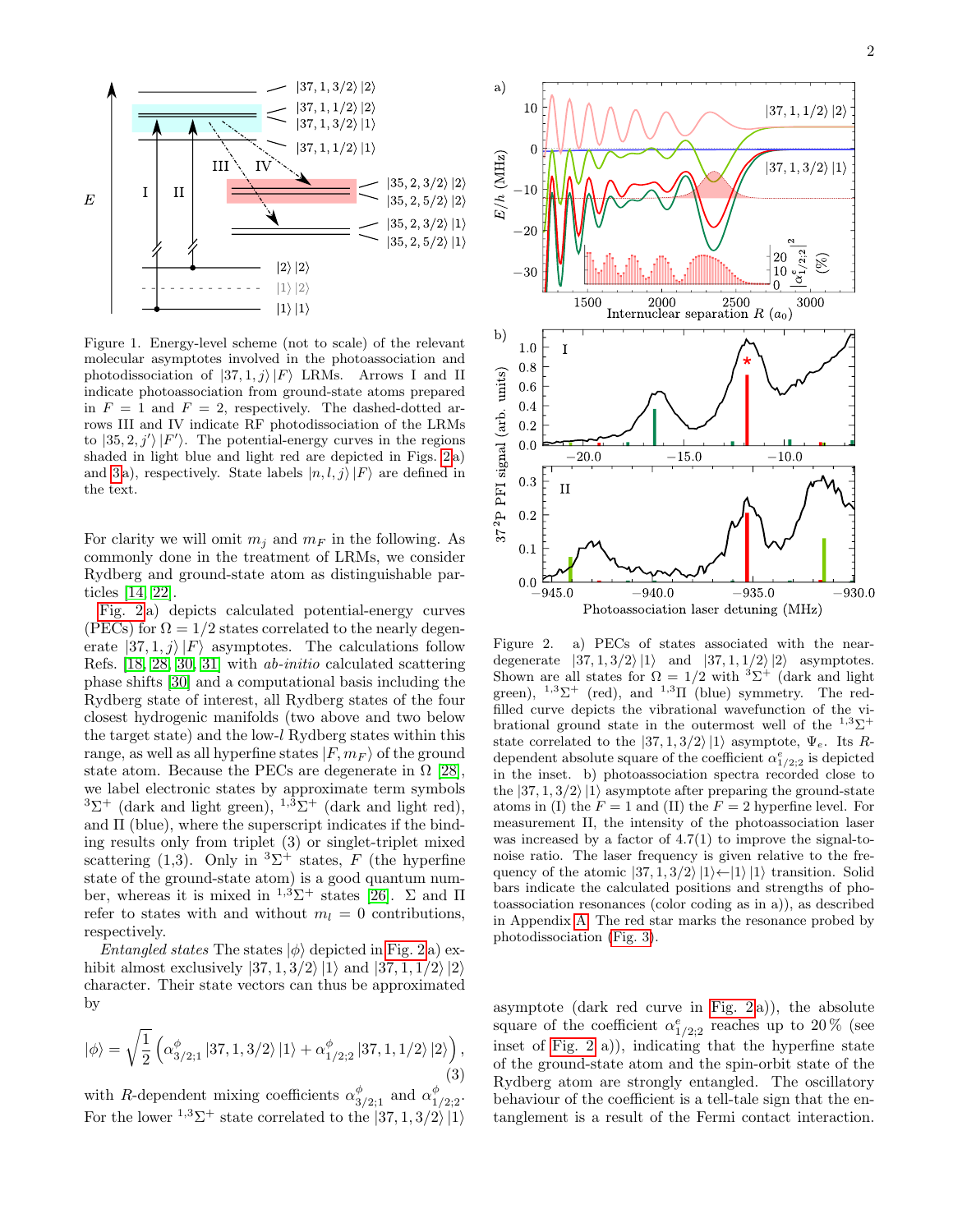We focus on the  $v = 0$  level of this entangled state, which we refer to as  $\Psi_e$  in the following.

### III. EXPERIMENTS

Photoassociation of long-range Rydberg molecules Experimentally, the entanglement is observed in photoassociation spectra recorded close to the  $|37, 1, 3/2\rangle |1\rangle$ asymptote, depicted in [Fig. 2](#page-1-1) b). Samples of ultracold <sup>39</sup>K ground-state atoms released from a magneto-optical trap  $(T \approx 20 \,\text{µK}, \ \rho = 2 \times 10^{10} \text{ cm}^{-3})$  are prepared in a single hyperfine state. Subsequently,  ${}^{39}K_2$  LRMs are formed by one-photon photoassociation using UV-laser pulses of 30 µs length and detected state-selectively on an ion detector by pulsed-field ionization [\[18\]](#page-7-5). To probe transitions to the same molecular states when preparing the ground-state atoms in the  $F = 2 \text{ (II)}$  ground-state hyperfine state, as opposed to  $F = 1$  (I), the laser frequency has to be reduced by twice the ground-state hyperfine splitting [\(Fig. 1\)](#page-1-0). In both spectra, a strong resonance is observed at a detuning of  $-12 \text{ MHz } (-935.4 \text{ MHz}),$ which is assigned to photoassociation of molecules in state  $\Psi_e$ . The fact that this resonance is present in both spectra is a clear sign of the mixed  $F$  character of this electronic state [\[24\]](#page-7-10). From the photoassociation rates normalized to the photoassociation laser intensity and the experimentally determined oscillator strength ratio  $f_{j=3/2}/f_{j=1/2}$  = 3.3(5) of the atomic  $n^2P_j \leftarrow 4^2S_{1/2}$ transition, the admixture of  $|37, 1, 1/2\rangle |2\rangle$  is found to be  $|\alpha^e_{1/2;2}|^2_{\exp} = 0.17(1)$ , which agrees well with the calculated expectation value of  $|\alpha^e_{1/2;2}|^2_{\text{theo}} = 0.168$  for  $v = 0$ . Additional resonances are assigned to levels in the  ${}^{3}\Sigma^{+}$ states correlated to the  $|37, 1, 3/2\rangle |1\rangle$  and  $|37, 1, 1/2\rangle |2\rangle$ asymptotes. Because in  ${}^{3}\Sigma^{+}$  states F is conserved, the former (latter) are only observed when preparing the ground-state atoms in  $F = 1$   $(F = 2)$ .

Photodissociation Using RF radiation, we probe the electronic character of the formed LRMs by photodissociation. To this end we photoassociate molecules at the resonance assigned to  $\Psi_e$  and drive RF transitions [\[18,](#page-7-5) [32\]](#page-7-18) to molecular states close to the  $|35, 2, j'\rangle |F'\rangle$ asymptotes. The spin-orbit splitting of the  $35^2D_i$  state (with an inverted fine-structure splitting of 27.2 MHz) is much smaller than the ground-state hyperfine splitting (461.7 MHz) and the four dissociation asymptotes resulting from the combination of  $j' = 3/2, j' = 5/2$ ,  $F' = 1$ , and  $F' = 2$  group into two fine-structure doublets [\(Fig. 1\)](#page-1-0). For the relevant internuclear separations, the electronic states correlated to  $|35, 2, j'\rangle |F'\rangle$  have an almost pure ground-state hyperfine character, the admixture from the other ground-state hyperfine character being less than 0.1 %. The potential energy curves of the states correlated to the  $|35, 2, i\rangle |2\rangle$  asymptotes are depicted in [Fig. 3](#page-2-0)a). The  $\Sigma^+$  states correlated to these asymptotes have mixed  $j$  character [\[33\]](#page-7-19), creating a spectral window above the  $j = 5/2$  asymptote where no bound states exist. This gap in the bound-state spec-



<span id="page-2-0"></span>Figure 3. a) PECs  $(\Omega = 1/2)$  correlated to the  $|35, 2, j'\rangle |2\rangle$ asymptotes. States with  ${}^{3}\Sigma^{+}$ ,  ${}^{1,3}\Sigma^{+}$  and  $\Pi$  symmetry are depicted by light green, red and blue lines, respectively. The spectral region in which bound states can exist is highlighted in gray (see also [Fig. 3b](#page-2-0))). The gray dashed line marks the equilibrium distance of  $\Psi_e$ . b) RF spectra of  $1,3\Sigma^+$ K<sup>2</sup> molecules (UV-laser detuning marked by a red star in [Fig. 2b](#page-1-1))) in the vicinity of the transition to the spin-orbitsplit (III)  $|35, 2, j'\rangle |1\rangle$  and (IV)  $|35, 2, j'\rangle |2\rangle$  asymptotes after a 30 µs photoassociation pulse followed by a 10 µs RF pulse. Zero RF detuning is set to 86.667 GHz, 11.85 MHz below the atomic transition  $35^{2}D_{3/2} \leftarrow 37^{2}P_{3/2}$ , corresponding to the transition from the bound molecular state to the dissociation continuum associated with the  $|35, 2, 3/2\rangle |1\rangle$  asymptote. The gray-shaded areas mark spectral regions where transitions to bound states are possible (see a)). The vertical thin blue lines mark the transition frequencies from the initial molecular state to the indicated dissociation asymptotes. The gray and blue lines show the simulated spectrum, where the intensities of the bound (gray) and continuum (blue) parts have been scaled separately to the experimental data because of the different normalization conditions.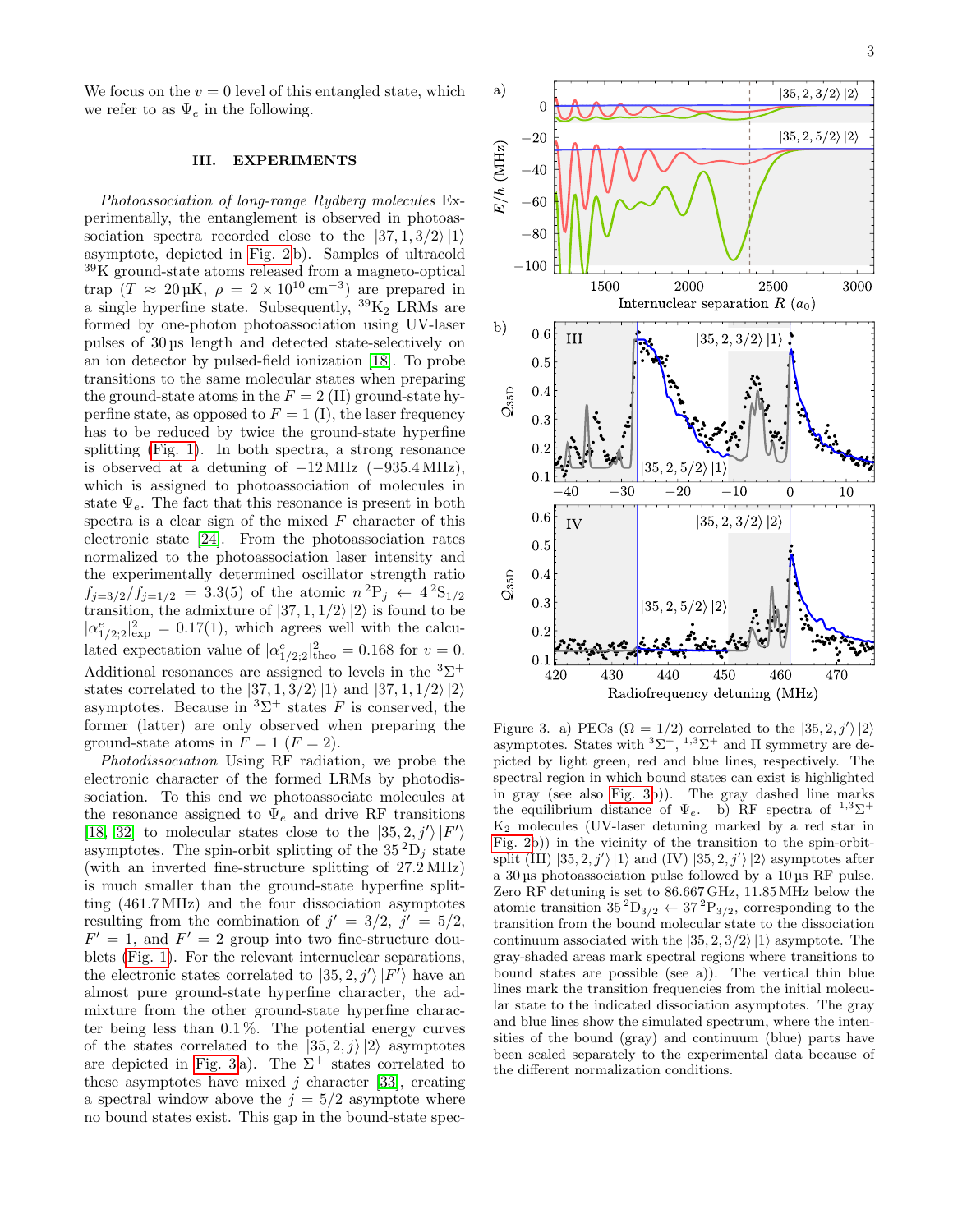trum allows us to study undisturbed transitions into the continuum above each asymptote.

Pulsed RF radiation (∼86 GHz) is applied to the LRMs by sextupling the output of a RF generator [\[25\]](#page-7-11), coupling it to free space via a matched horn and sending it into the chamber through a quartz view port. The tuning range of the RF frequencies in this study is so narrow that the influence of interference effects resulting from reflections off the walls of the metallic chamber can be neglected. The power of the RF radiation is adjusted by calibrated attenuators after the higherharmonic generation. To detect RF transitions, we apply a state-selective field-ionization pulse [\[25\]](#page-7-11) and determine the ratio  $Q$  of ions detected in the time-of-flight-window corresponding to the selective ionization of  $35^2D_i$  over the total ion yield. The resulting spectra of the transition from  $\Psi_e$  to the  $|35, 2, j'\rangle |F'\rangle$  asymptotes are shown in [Fig. 3](#page-2-0) b), where panel III (IV) depicts the transfer to the  $|35, 2, j'\rangle |1\rangle$   $(|35, 2, j'\rangle |2\rangle)$  asymptote. The spectra exhibit strong resonances at the atomic thresholds with a broad shoulder on the high-frequency side. The  $|35, 2, 5/2\rangle |2\rangle$  asymptote forms an exception where no population transfer is observed. This can be understood in the two-state picture of Eq. [\(3\)](#page-1-2). In  $\Psi_e$ , the  $F = 2$ character is correlated with  $j = 1/2$  so that the electricdipole selection rule  $\Delta j = 0, \pm 1$  prevents transfer to the  $j' = 5/2$  target state. Additional resonances in the gray shaded spectral regions (compare also [Fig. 3](#page-2-0) a)) are attributed to bound-bound transitions.

Role of  $\Pi$  states We attribute the sharp resonances at threshold to photodissociation into the respective Π continua. Because the electronic wavefunctions of  $|m_l|=1$ states have a nodal plane containing the internuclear axis, the scattering interaction in these states tends to zero in first order. Driving a  $\Sigma$  to  $\Pi$  transition in a LRM thus selectively switches off the scattering interaction by promoting the Rydberg electron to a spatial orbit with near-zero overlap with the ground-state atom. At threshold, free pairs of atoms in the Π continua have almost no kinetic energy [\(Fig. 3](#page-2-0) a)) and thus long de Broglie wavelengths which result in large Franck-Condon overlaps with the initial state  $\Psi_e$ . In contrast, the rates for photodissociation of  $\Psi_e$  into the continuum of  $\Sigma$  states do not exhibit sharp features at threshold and are strongly suppressed by the bound-continuum Franck-Condon factor. The photodissociation thus occurs almost exclusively into the continuum of Π states, resulting in noninteracting photofragments.

The sequence of photoassociation of atoms in hyperfine state  $F = 1$  into an entangled molecular state and consecutive photodissociation at the threshold of an asymptote with the ground-state atom in hyperfine state  $F' = 2$  constitutes a remote quasi-spin flip of the ground-state atom, mediated and heralded through a Rydberg excitation. By additionally harvesting the strong, long-range interaction between Rydberg atoms, this approach could create longrange multiparticle entanglement of ground-state atoms [\[34,](#page-7-20) [35\]](#page-7-21). A reference measurement with molecules photoassociated in a state with pure triplet character (see Appendix [B\)](#page-5-1) confirms that singlet-triple mixing is a prerequisite for the observation of a spin flip.

# IV. SIMULATION OF DISSOCIATION SPECTRA

We simulate the RF spectrum by calculating transition dipole moments, averaged over all accessible electronic states, and assuming an incoherent, irreversible population transfer due to fast dephasing of the continuum wavepackets. We calculate transition dipole moments between electronic states by evaluating the expectation value of the dipole operators  $\mu_0$  and  $\mu_+$  for parallel  $(\Delta m_l = \Delta \Omega = 0)$  and perpendicular  $(\Delta m_l = \Delta \Omega = \pm 1)$ transitions in the molecular frame, where angular matrix elements are evaluated analytically [\[36\]](#page-7-22) and radial matrix elements are calculated using Numerov's algorithm and model potentials [\[37\]](#page-7-23). The spin-orbit interaction of the Rydberg electron mixes  $m_l = 0$  and  $|m_l| = 1$ . Thus all  $\Sigma$  states correlated to asymptotes with  $l > 0$  also have contributions from  $|m_l| = 1$ . This contribution in principle allows for one-photon transitions from the states labeled  $\Sigma$  here to  $\Delta$  (|m<sub>l</sub>| = 2) states, which have only recently been considered in the theoretical modeling of LRMs [\[38\]](#page-7-24).

The vibrational Franck-Condon factors are calculated through the modified Milne phase-amplitude method with continuum wavefunctions energy-normalized with respect to the corresponding molecular dissociation asymptote and uniform scattering phases[\[18,](#page-7-5) [39\]](#page-7-25). The total transition rates are calculated in the molecular frame and neglect rotational Hönl-London factors because the rotational states are experimentally not resolved. The resulting spectra are convoluted with the transform-limited Lorentzian line profile of the RF pulse. We account for the observed saturation of the RF transfer by applying an empirical saturation function of the form  $A [1 - \exp(-\gamma(\nu)/I_{\text{sat}})]$  to the calculated spectrum  $\gamma(\nu)$  and extract the two parameters A and I<sub>sat</sub> in a global least-squares analysis. The result, depicted in [Fig. 3](#page-2-0) b), reproduces the experimental features attributed to photodissociation transitions almost quantitatively, and features assigned to bound-bound transitions qualitatively. We note that the modeling of bound-bound spectra depends strongly on the details of the computational method [\[18\]](#page-7-5) and we thus focus on the photodissociation resonances.

#### V. STATE TOMOGRAPHY

A closer inspection of the calculated photodissociation rates reveals for some transitions a strong dependence on  $\Omega$  of the initial state  $\Psi_e$  [\(Table I\)](#page-4-0). Because of negligible spin-orbit coupling in the electron-K scattering, molecular states of different  $\Omega$  are degenerate [\[18,](#page-7-5) [40\]](#page-7-26) and not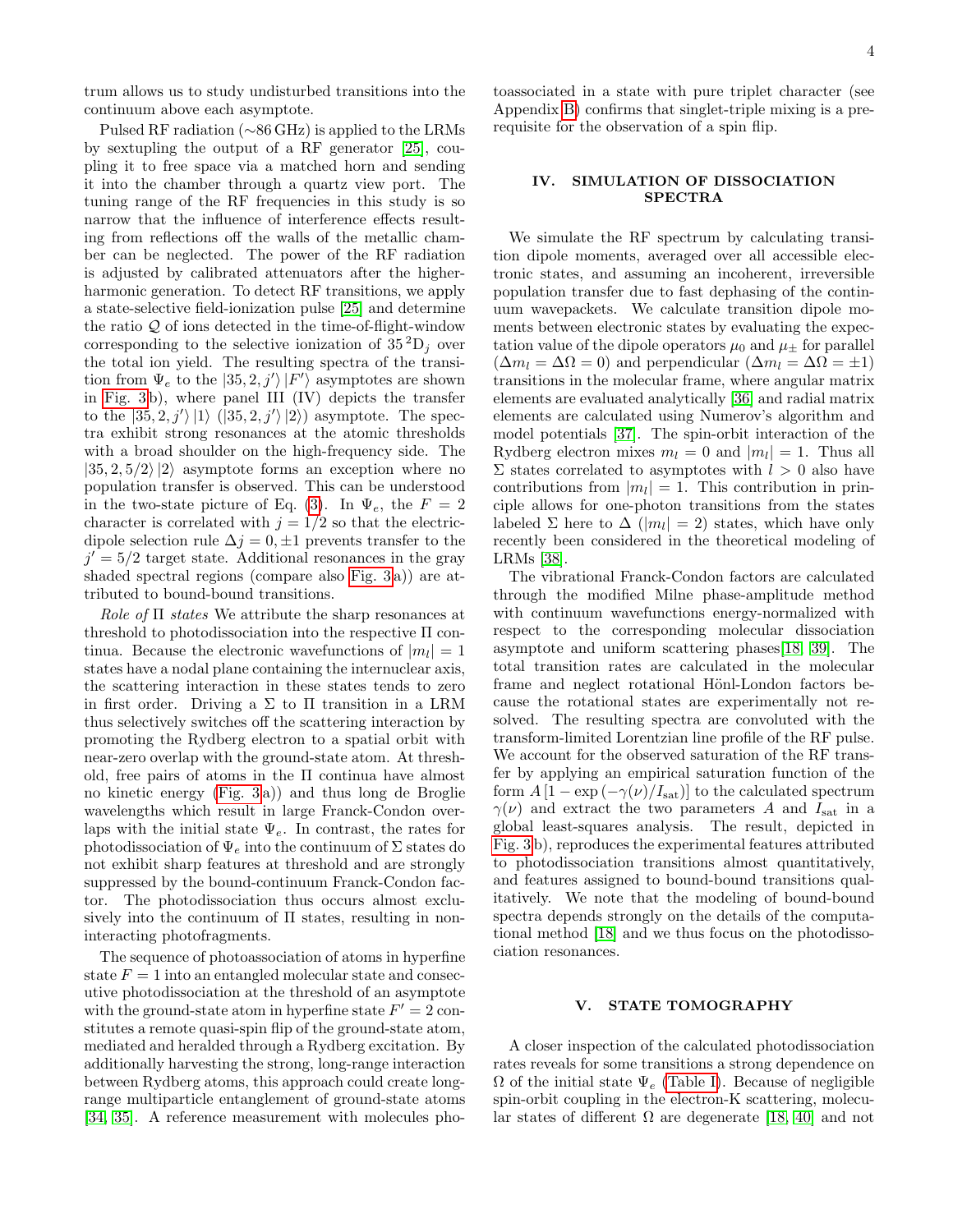

<span id="page-4-1"></span>Figure 4. Fraction of ions Q detected in the time-of-flight window set for  $37^{2}P_{i}$  (open symbols, left axis) and  $35^{2}D_{i}$ (filled symbols, right axis) as a function of the applied RF power at the frequencies 86.6941 GHz (black), 86.6669 GHz (blue), and 86.2052 GHz (red), corresponding to the transitions from the molecular state to the respective dissociation thresholds specified in the inset. RF powers are given as a fraction  $I_{rel}$  of the maximal applied power. Also shown are the global fit (solid and dashed lines for  $37^2P_j$  and  $35^2D_j$ , respectively), fit parameters and statistical uncertainties of the theoretical model to the combined experimental data (see text for details).

resolved in photoassociation. We employ photodissociation to determine the distribution of  $\Omega$  in the photoassociated molecular sample by comparing measured and calculated photodissociation rates. The rates are measured at the respective dissociation thresholds by varying the RF power  $I_{rel}$  using a calibrated RF attenuator and recording the fraction  $Q$  of ions detected in the time-offlight windows set for  $37<sup>2</sup>P$  and  $35<sup>2</sup>D$  atoms. The results obtained for different attenuations of the RF power are depicted in [Fig. 4.](#page-4-1) We extract dissociation rates by a global fit of the kinetic model

$$
Q_{37P,\kappa} = A \exp \left[ -\gamma_{\kappa} I_{\text{rel}} \right] + O_{P}
$$
  

$$
Q_{35D,\kappa} = A \left( 1 - \exp \left[ -\gamma_{\kappa} I_{\text{rel}} \right] \right) + O_{D}
$$

of an irreversible reaction of first order to the data (see [Fig. 4\)](#page-4-1), where  $\gamma_{\kappa}$  ( $\kappa = \{j, F\}$ ) are the asymptotedependent dissociation rates, A represents the fraction of the 37<sup>2</sup>P signal originating from LRMs in state  $\Psi_e$ , and  $O_P$  and  $O_D$  are experimental offsets resulting from from off-resonant excitation of isolated Rydberg atoms or Rydberg-atom pairs [\[37\]](#page-7-23).

For comparison with theory, ratios of photodissociation rates are given in [Table I,](#page-4-0) canceling the unknown absolute intensity of the RF radiation. Numerical simulations show that for comparable initial populations and transfer rates of the  $\Omega$  states, the experimentally extracted rate

<span id="page-4-0"></span>Table I. Theoretical and experimental photodissociation rates relative to the rate for the transition to the  $|35, 2, 3/2\rangle |1\rangle$ asymptote. The theoretical ratios of rates are  $\Omega$  dependent, from which  $\Omega$ -averaged ratios are determined by a fit to the experimental data.

|                                 | Ratio over $ 35, 2, 3/2\rangle  1\rangle$ |       |                   |                 |  |  |  |
|---------------------------------|-------------------------------------------|-------|-------------------|-----------------|--|--|--|
|                                 | Theo. $(\Omega)$                          |       | Theo.             |                 |  |  |  |
|                                 | 1/2                                       | 3/2   | $(\Omega$ -aver.) | Exp.            |  |  |  |
| $ 35, 2, 5/2\rangle  1\rangle$  | 6.06                                      | 5.94  | 5.97              | $5.6 \pm 0.7$   |  |  |  |
| $ 35, 2, 3/2\rangle 2\rangle$   | 1.04                                      | 0.38  | 0.54              | $0.54 \pm 0.06$ |  |  |  |
| $ 35, 2, 5/2 \rangle  2\rangle$ | 0.003                                     | 0.002 | 0.002             | $0.0 \pm 0.1$   |  |  |  |

is close to the weighted mean of the transfer rates. We thus determine the relative initial populations in  $\Omega = 1/2$ and 3/2 by minimizing the deviation between the experimental ratios and a weighted mean of the theoretical ra-tios from [Table I,](#page-4-0) yielding a fraction of  $68(6)\%$  of initial molecules in the  $\Omega = 3/2$  state.

The dependence of the photodissociation rate on the excess kinetic energy  $E_k$ , controlled by the RF detuning  $\nu$  from threshold, yields additional information on the vibrational wavefunction of the initial state  $\Psi_e$ : as the de Broglie wavelength of the continuum wavefunction becomes shorter than the extent of the initial near-Gaussian wavefunction [\(Fig. 2\)](#page-1-1), their mutual overlap averages to zero. To study the energy-dependence of the photodissociation rates above threshold in more detail, we repeat the measurement and analysis of photodissociation rates described above at several values of the RF detuning. The results are shown in [Fig. 5,](#page-5-2) normalized to the global fit of the model function shown on the figure. The model function is obtained by analytically solving the overlap integral of a Gaussian wave function with width  $\sigma$  and a s-wave continuum wavefunction of the form  $1/\sqrt{k}\sin(kR)$ , where k is the magnitude of the continuum wavevector and  $R$  the interatomic separation, and extracting the envelope of the resulting oscillating function [\[41\]](#page-7-27). This yields an energy dependence of the dissocation rate  $\gamma$  of the form  $\gamma(E_k) = \exp(-E_k \sigma^2) / \sqrt{E_k}$  [\[41\]](#page-7-27). A fit of this model function to the measured rates reproduces the experimental observations and yields a spatial width of the vibrational wavefunction of  $\Psi_e \sigma = 170(80) a_0$  where the reported uncertainty is the statistical uncertainty of the nonlinear regression. This result agrees with the value of  $89a<sub>0</sub>$  extracted from a fit of a Gaussian to the calculated vibrational wavefunction.

## VI. CONCLUSION AND OUTLOOK

We demonstrated the use of photodissociation spectroscopy of LRMs for the characterization of their properties by projection onto an unperturbed atomic basis and comparison to theoretical calculations. Further,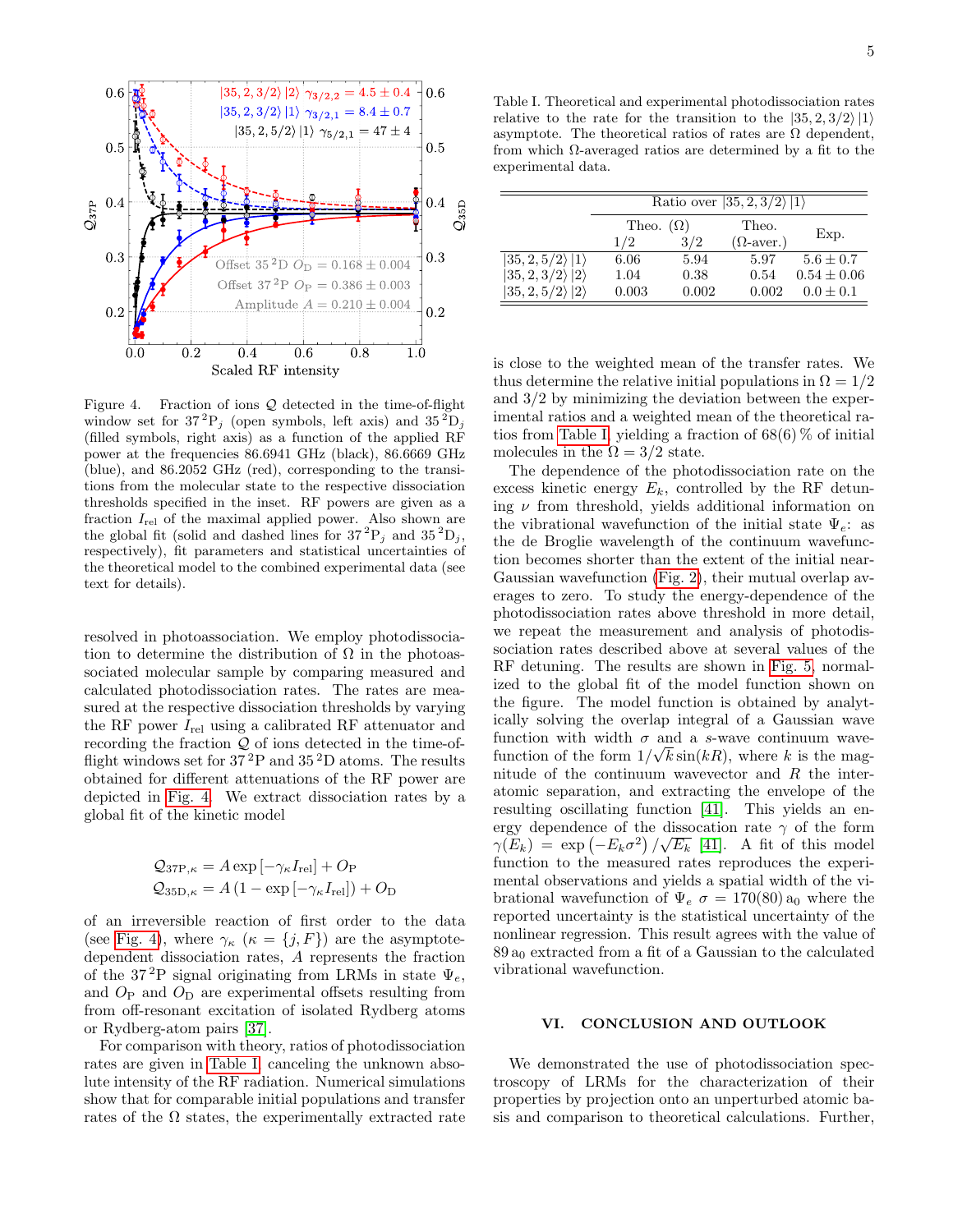

<span id="page-5-2"></span>Figure 5. Energy-dependence of photodissociation rates from the  $\Psi_e$  state to the  $|35, 2, 3/2\rangle |1\rangle$  (green),  $|35, 2, 5/2\rangle |1\rangle$ (blue), and  $|35, 2, 3/2\rangle |2\rangle$  (brown) asymptotes obtained from fits to power-dependent measurements at different RF detunings above the dissociation threshold. The error bars indicate the standard deviation of the fitted rates. The simple model explained in the text predicts the energy dependence  $\gamma(E_k)$ given on the figure. Here,  $A_{j;F}$  is an asymptote-dependent amplitude,  $\mu$  the reduced mass of the molecule in atomic mass units,  $\nu = E_k/h$  the detuning from threshold in megahertz, and  $\sigma$  the Gaussian width of the initial molecular state in Bohr radii. The red curve is a global fit of this model to the data points, weighted by their standard deviations, with free parameters  $A_{3/2;1}$ ,  $A_{3/2;2}$ ,  $A_{5/2;1}$ , and  $\sigma$ . The shown photodissociation rates are normalized by the fitted amplitudes  $A_{i;F}$ . The rates at 0 MHz RF detuning (gray data points) were not included into the fit because of the divergence of the theoretical model at this point.

we presented a scheme for a complete and remote flip of the hyperfine state of free ground-state atoms through the interaction with a Rydberg atom, where we have exploited the near-degeneracy of fine- and hyperfine structure in  ${}^{39}$ K 37<sup>2</sup>P<sub>j</sub> states. Similar degeneracies exist in other systems, e.g. in <sup>87</sup>Rb  $(26\,{}^{2}P_j)$  and heteronuclear LRMs  $({}^{39}\text{K}^{133}\text{Cs}, \text{Cs}(53 \,^2\text{D}_j))$  [\[18,](#page-7-5) [30\]](#page-7-16). In the future, the vibrational wavefunction of a LRM might be characterized more precisely by photodissociation to a repulsive PEC [\[42–](#page-7-28)[44\]](#page-7-29). Photodissociation of oriented LRMs [\[21,](#page-7-7) [45\]](#page-7-30) might be used to create counter-propagating beams of atoms with well-controlled kinetic energy and entangled internal quantum states.

### ACKNOWLEDGMENTS

We thank Frédéric Merkt for continuous support and invaluable discussions. This work was supported by the ETH Research Grant ETH-22 15-1 and the NCCR QSIT of the Swiss National Science Foundation.

## <span id="page-5-0"></span>Appendix A: Calculation of photoassociation intensities and mixing coefficients

To calculate the relative strength of the photoassociation resonances (represented by the height of the bars in Fig. 2 b)) we assume that there is no fixed phase relation of the colliding ground-state atoms over the range of the vibrational wavefunction of the photoassociated LRM. This assumption is reasonable, because the thermal de Broglie wavelength of  $39$ K atoms at  $20 \,\mu$ K is about  $1000 a_0$ , much shorter than the internuclear separations considered here, and several partial waves contribute to the initial scattering wavefunction at the equilibrium distance of the photoassociated molecules  $R_e \sim 2350 a_0$ . For a homogeneous gas of atoms initially prepared in the hyperfine state  $F$ , the relative photoassociation rates were consequently estimated through the expression

$$
\Gamma_{\kappa,\nu}^F = \gamma_{\kappa}^{\text{PA}} \sum_j f_j \int R^2 \left| \Psi_{\kappa,\nu}(R) \right|^2 \left| \alpha_{j;F}^{\kappa}(R) \right|^2 \text{d}R, \tag{A1}
$$

where  $\kappa$  labels the electronic state addressed in photoassociation and  $\Psi_{\kappa,\nu}$  is the vibrational wavefunction of level  $\nu$  (see Supplementary Material of Ref. [\[18\]](#page-7-5)). The global coefficients  $\gamma_{\kappa}^{\text{PA}}$  contain *e.g.* electronic transition dipole moments and photoassociation intensities and were determined by comparison with the experimental spectra, while the ratio of the atomic  $37^{2}P_{j} \leftarrow 4^{2}S_{1/2}$  transition dipole moments was determined experimentally to be  $\mathcal{F} = f_{j=3/2}/f_{j=1/2} = 3.3(5)$ . The deviation from the statistically expected ratio of 2:1 results from a Cooper minimum in the photoionization cross section [\[46\]](#page-7-31). The absolute squares of the mixing coefficients  $\alpha_{j,F}^{\kappa}$  are obtained by the expression

$$
\left|\alpha_{j;F}^{\kappa}(R)\right|^{2} = \sum_{m_{j},m_{F}} \left|\langle 37,1,j,m_{j},F,m_{F}|\phi_{\kappa}(R)\rangle\right|^{2}, (A2)
$$

where  $\phi_{\kappa}(R)$  is the electronic wavefunction of the photoassociated state.

## <span id="page-5-1"></span>Appendix B: Characterization of a state with pure  $F$ character

For completeness, we also present a photodissociation spectrum of molecules photoassociated in the  $v = 0$  level of the  ${}^{3}\Sigma^{+}$  state below the  $|37,1,3/2\rangle |1\rangle$  asymptote. The resulting RF spectra close to the  $|35, 2, j'\rangle |1\rangle$  (III) and  $|35, 2, j'\rangle |2\rangle$  (IV) asymptotes are depicted in [Fig. 6.](#page-6-8) The RF spectrum in the vicinity of the  $|35, 2, j'\rangle |1\rangle$  asymptotes is qualitatively very similar to the RF spectrum obtained for the entangled  $\Psi_e$  state, containing features assigned to bound-bound and bound-continuum transitions. The RF spectrum in the vicinity of the  $|35, 2, j'\rangle |2\rangle$ asymptotes, however, does not show any population transfer, confirming the pure  $|37, 1, 3/2\rangle |1\rangle$  character of the unentangled molecular  ${}^{3}\Sigma^{+}$  state.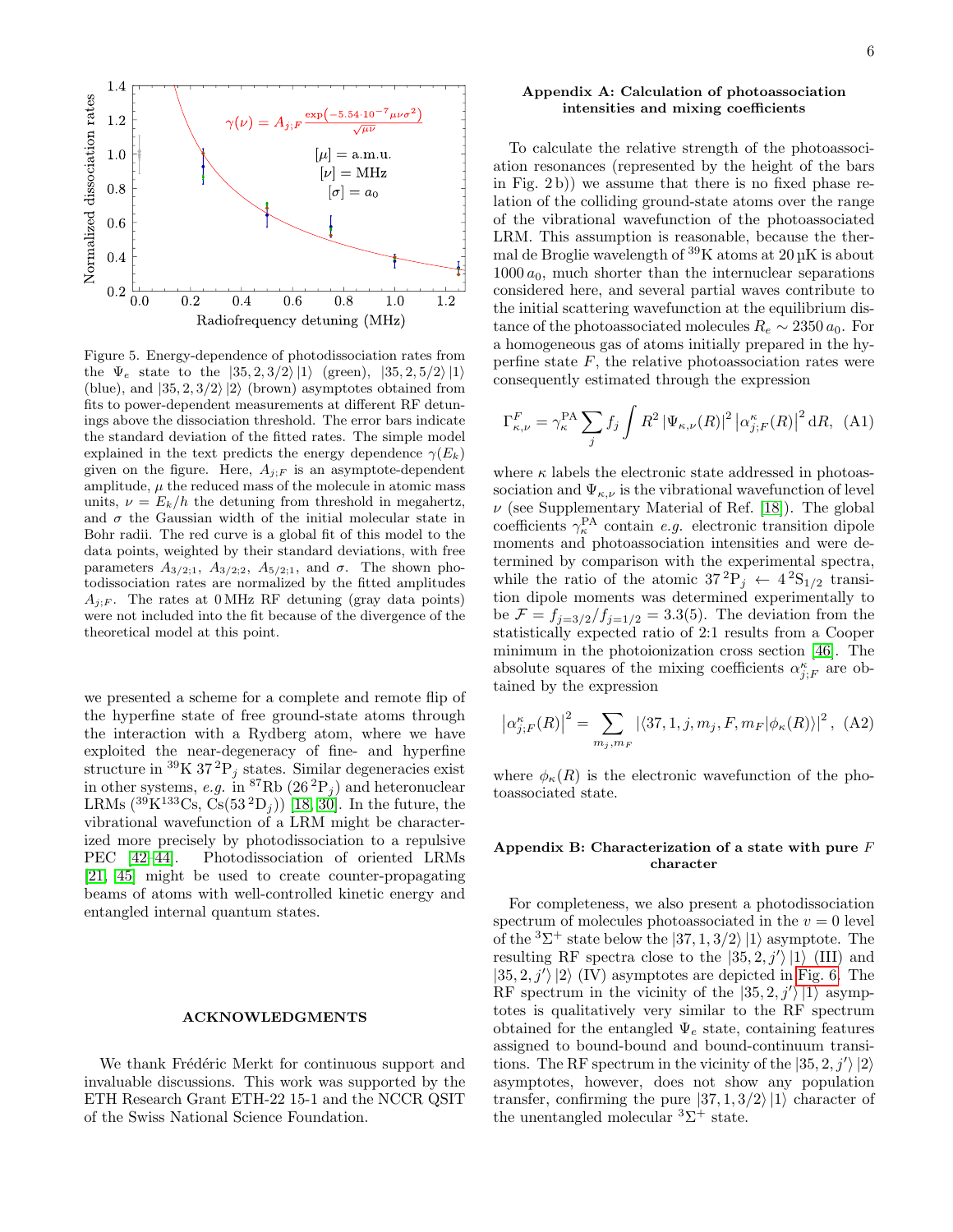

<span id="page-6-8"></span>Figure 6. RF spectra of the  ${}^{3}\Sigma^{+}$  ( $v = 0$ ) K<sub>2</sub> molecules (dark green bar in the upper panel of Fig. 2 b)) in the vicinity of the transition to the spin-orbit-split (III)  $|35, 2, j'\rangle |1\rangle$ and (IV)  $|35, 2, j'\rangle |2\rangle$  asymptotes after a 30 us photoassociation pulse followed by a 10 µs RF pulse. Zero RF detuning is set to 86.662 GHz, 16.31 MHz below the atomic transition  $35^{2}D_{3/2} \leftarrow 37^{2}P_{3/2}$ , corresponding to the transition from the bound molecular state to the dissociation continuum associated with the  $|35, 2, 3/2\rangle |1\rangle$  asymptote. Gray-shaded areas mark regions where transitions to bound states are possible. The vertical thin blue lines mark the transition frequencies from the initial molecular state to the indicated dissociation asymptotes.

<span id="page-6-9"></span>Table II. Calculated photodissociation rates relative to the rate for the transition to the  $|35, 2, 3/2\rangle |1\rangle$  asymptote. Note the difference with respect to Table I, where the ratios are normalized separately for each value of  $\Omega$  for better comparison. The different approximations are described in the text.

|                                | Ratio over $ 35, 2, 3/2\rangle  1\rangle (\Omega = 1/2)$ |            |                                                       |          |        |  |  |  |
|--------------------------------|----------------------------------------------------------|------------|-------------------------------------------------------|----------|--------|--|--|--|
|                                | atomic                                                   | electronic |                                                       | vibronic |        |  |  |  |
|                                |                                                          |            | $\Omega = 1/2 \Omega = 3/2 \Omega = 1/2 \Omega = 3/2$ |          |        |  |  |  |
| $\ket{35,2,3/2}\ket{1}$        | 1                                                        | 1          | 1.5                                                   |          | 1.53   |  |  |  |
| $ 35, 2, 5/2\rangle  1\rangle$ | 9                                                        | 7.68       | 11.5                                                  | 6.06     | 9.06   |  |  |  |
| $ 35,2,3/2\rangle 2\rangle$    | 1.0                                                      | 1.20       | 0.601                                                 | 1.05     | 0.587  |  |  |  |
| $ 35,2,5/2\rangle 2\rangle$    | 0                                                        | 0.003      | 0.002                                                 | 0.0035   | 0.0027 |  |  |  |

### Appendix C: Simpler models for the radiofrequency photodissociation spectra

In [Table II,](#page-6-9) we compare the results of the full simulation of threshold photodissociation rates, described in the article and reproduced in the column "vibronic", to two simpler models. In the "atomic" approximation, only the relative transition strengths of the basis states in the two-state approximation [\(Eq. \(3\)\)](#page-1-2) are evaluated via the Wigner-Eckart theorem [\[36\]](#page-7-22) and the mean value of the mixing coefficient  $|\alpha^e_{1/2;2}|^2 = 0.168$ , which does not depend on Ω. To refine this estimate, we calculate the expectation values of the dipole moments for transitions to Π states with respect to the initial vibrational level  $\Psi_e$ . The resulting rates capture the relative strengths of the observed transitions, but deviate still significantly from the experimental values. The "vibronic" calculation predicts overall smaller ratios, which we attribute to the averaging of the diverging photodissociation rates at threshold and, to a lesser extent, to the inclusion of transitions into the continuum of  $\Sigma$  states.

- <span id="page-6-0"></span>[1] D. W. Chandler, Quantum control of light-induced reactions, Nature 535[, 42 \(2016\).](https://doi.org/10.1038/535042a)
- [2] M. McDonald, B. H. McGuyer, F. Apfelbeck, C.-H. Lee, I. Majewska, R. Moszynski, and T. Zelevinsky, Photodissociation of ultracold diatomic strontium molecules with quantum state control, Nature 534[, 122 \(2016\).](https://doi.org/10.1038/nature18314)
- <span id="page-6-1"></span>[3] Y. Zhou, Y. Shagam, W. B. Cairncross, K. B. Ng, T. S. Roussy, T. Grogan, K. Boyce, A. Vigil, M. Pettine, T. Zelevinsky, J. Ye, and E. A. Cornell, Second-Scale Coherence Measured at the Quantum Projection Noise Limit with Hundreds of Molecular Ions, [Phys. Rev. Lett.](https://doi.org/10.1103/PhysRevLett.124.053201) 124[, 053201 \(2020\).](https://doi.org/10.1103/PhysRevLett.124.053201)
- <span id="page-6-2"></span>[4] S. J. Matthews, S. Willitsch, and T. P. Softley, Fully state-selected VMI study of the near-threshold photodissociation of  $NO<sub>2</sub>$ : Variation of the angular anisotropy parameter, [Phys. Chem. Chem. Phys.](https://doi.org/10.1039/b706428d) 9, 5656 (2007).
- <span id="page-6-3"></span>[5] B. S. Zhao, S. E. Shin, S. T. Park, X. Sun, and D. S. Chung, Slow Molecules Produced by Photodissociation,

[J. Phys. Soc. Japan](https://doi.org/10.1143/JPSJ.78.094302) 78, 094302 (2009).

- <span id="page-6-4"></span> $[6]$  H. G. Dehmelt and K. B. Jefferts, Alignment of the  $\rm H_2^+$ Molecular Ion by Selective Photodissociation. I, [Phys.](https://doi.org/10.1103/PhysRev.125.1318) Rev. 125[, 1318 \(1962\).](https://doi.org/10.1103/PhysRev.125.1318)
- <span id="page-6-5"></span>[7] C. B. Richardson, K. B. Jefferts, and H. G. Dehmelt, Alignment of the  $H_2^+$  Molecular Ion by Selective Photodissociation. II. Experiments on the Radio-Frequency Spectrum, Phys. Rev. 165[, 80 \(1968\).](https://doi.org/10.1103/PhysRev.165.80)
- <span id="page-6-6"></span>[8] T. P. Rakitzis, P. C. Samartzis, R. L. Toomes, T. N. Kitsopoulos, A. Brown, G. G. Balint-Kurti, O. S. Vasyutinskii, and J. A. Beswick, Spin-Polarized Hydrogen Atoms from Molecular Photodissociation, [Science](https://doi.org/10.1126/science.1084809) 300, 1936 [\(2003\).](https://doi.org/10.1126/science.1084809)
- <span id="page-6-7"></span>[9] D. Sofikitis, P. Glodic, G. Koumarianou, H. Jiang, L. Bougas, P. C. Samartzis, A. Andreev, and T. P. Rakitzis, Highly Nuclear-Spin-Polarized Deuterium Atoms from the UV Photodissociation of Deuterium Iodide, [Phys. Rev. Lett.](https://doi.org/10.1103/PhysRevLett.118.233401) 118, 233401 (2017).